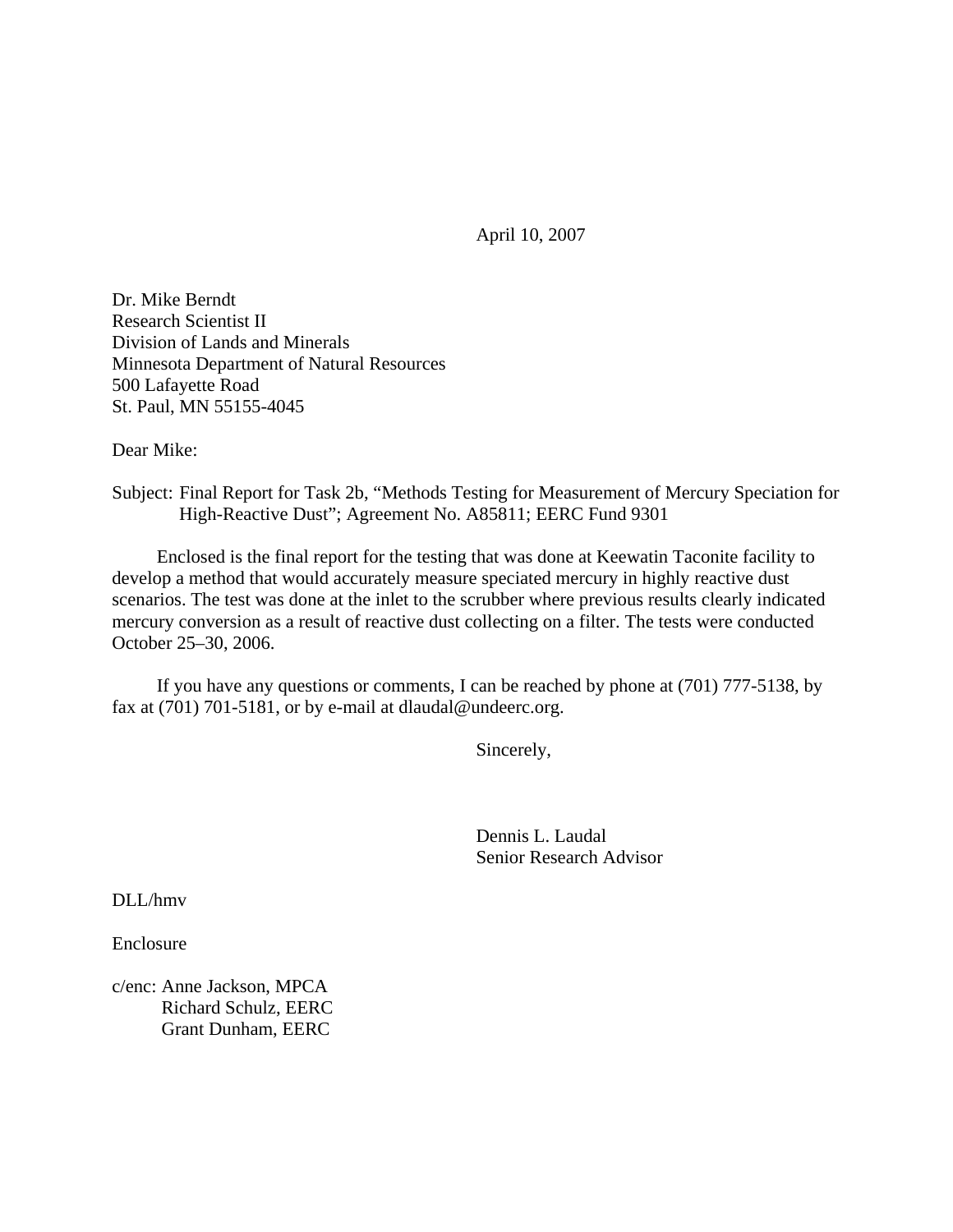# **METHODS TESTING FOR MEASUREMENT OF MERCURY SPECIATION FOR HIGH-REACTIVE DUST**

# Final Report

*(for the period of March 1, 2006, through June 30, 2007)* 

*Prepared for:* 

Mike Berndt

Division of Lands and Minerals Minnesota Department of Natural Resources 500 Lafayette Road St. Paul, MN 55155-4045

Agreement No. A85811 EERC Fund 9301

*Prepared by:* 

Dennis L. Laudal

Energy & Environmental Research Center University of North Dakota 15 North 23rd Street, Stop 9018 Grand Forks, ND 58202-9018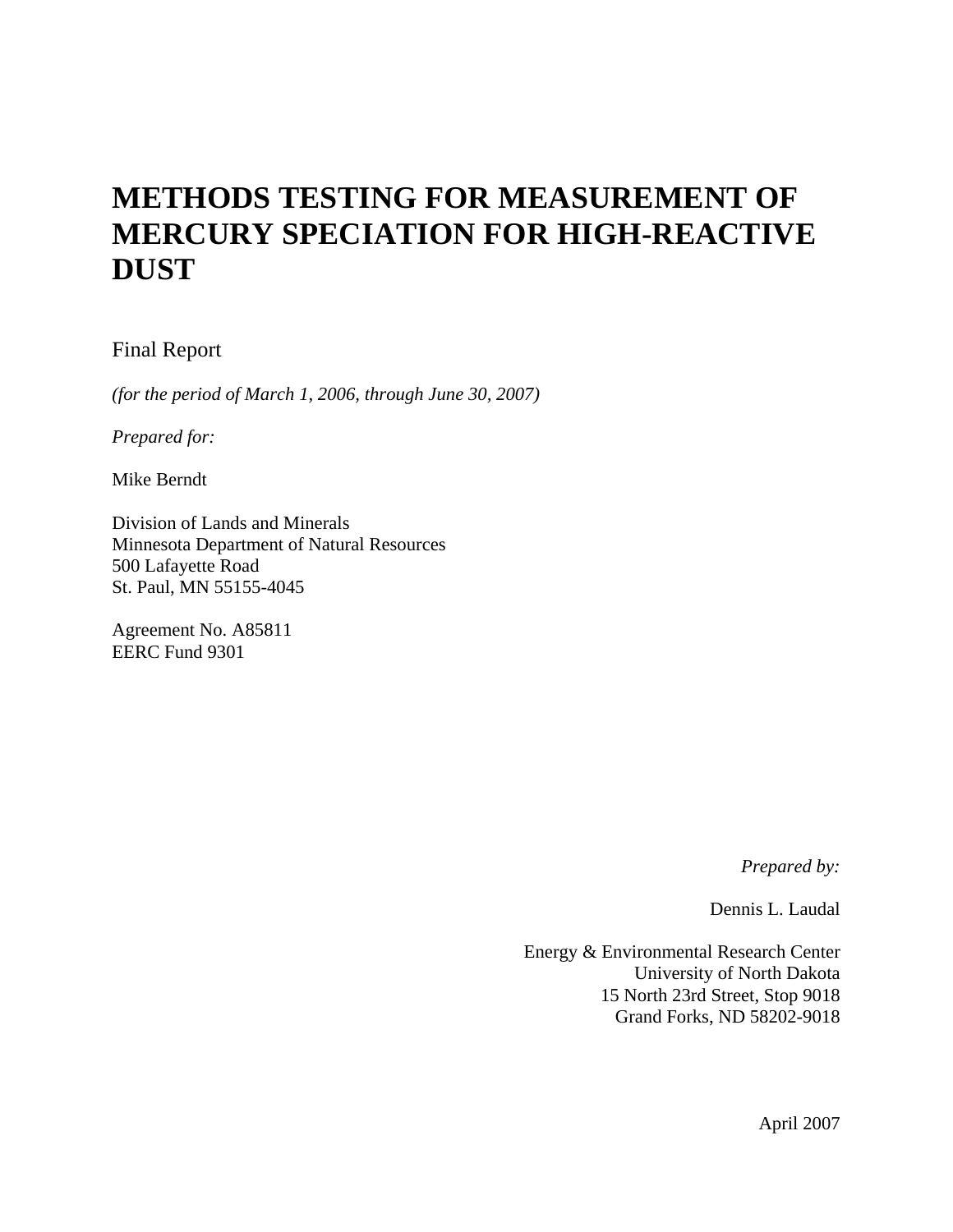#### **EERC DISCLAIMER**

 LEGAL NOTICE. This research report was prepared by the Energy & Environmental Research Center (EERC), an agency of the University of North Dakota, as an account of work sponsored by Minnesota Department of Natural Resources. Because of the research nature of the work performed, neither the EERC nor any of its employees makes any warranty, express or implied, or assumes any legal liability or responsibility for the accuracy, completeness, or usefulness of any information, apparatus, product, or process disclosed or represents that its use would not infringe privately owned rights. Reference herein to any specific commercial product, process, or service by trade name, trademark, manufacturer, or otherwise does not necessarily constitute or imply its endorsement or recommendation by the EERC.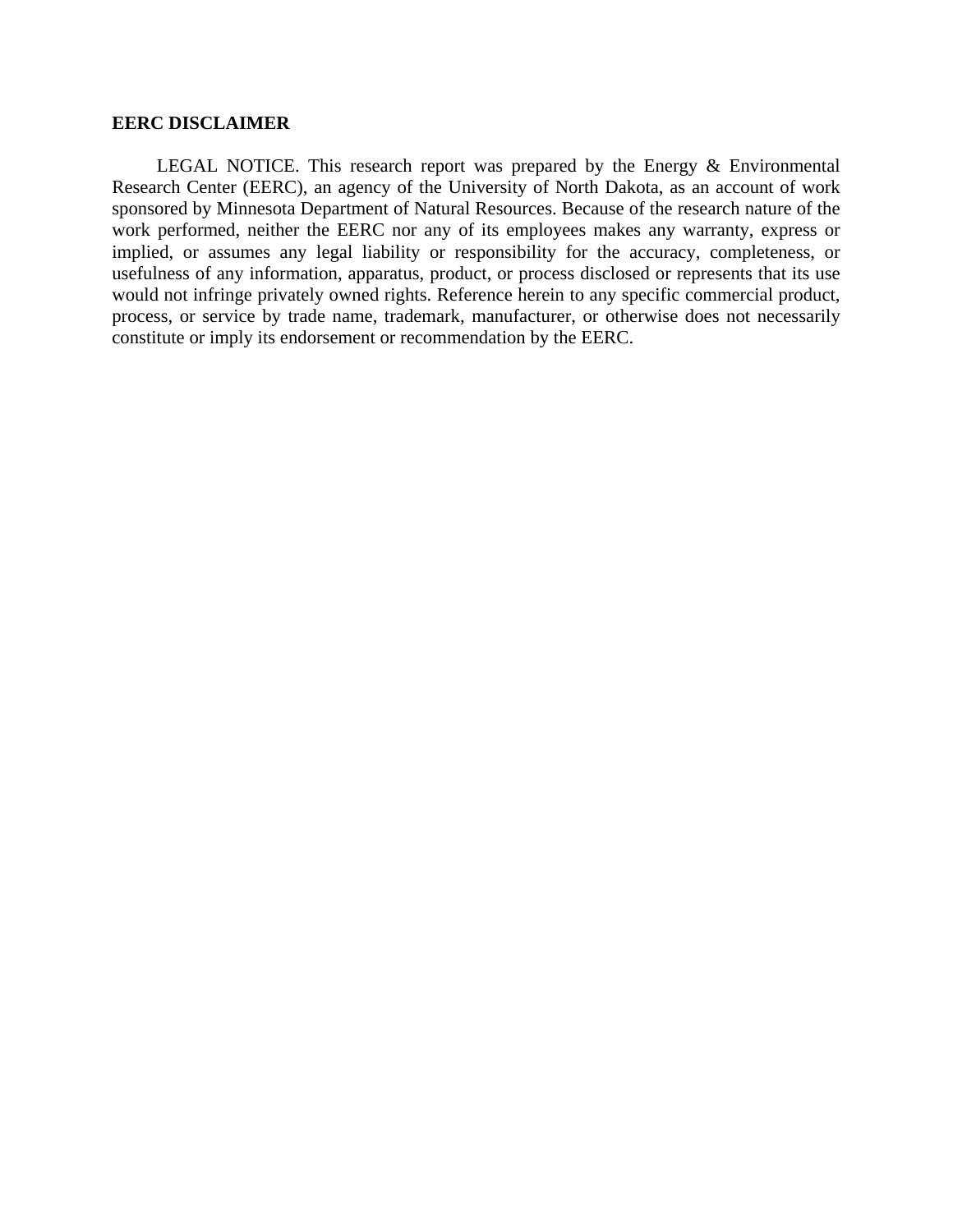# **TABLE OF CONTENTS**

| 1.0 |                   |  |
|-----|-------------------|--|
| 2.0 |                   |  |
| 3.0 | 3.1<br>3.2<br>3.3 |  |
| 4.0 |                   |  |
| 5.0 |                   |  |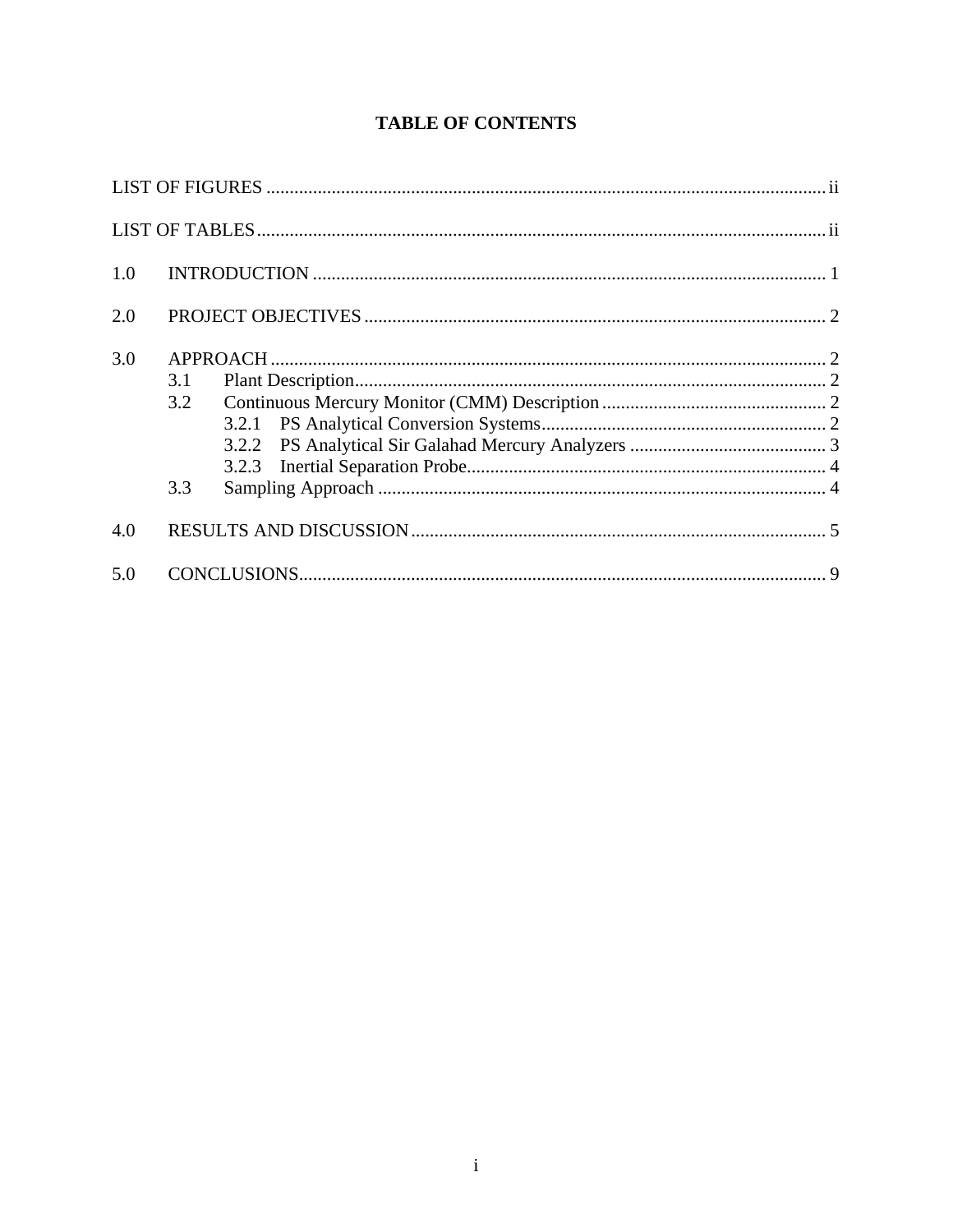# **LIST OF FIGURES**

| $\mathbf{1}$   | Schematic of the modified PS Analytical pretreatment/conversion system  3 |  |
|----------------|---------------------------------------------------------------------------|--|
| 2              |                                                                           |  |
| $\mathfrak{Z}$ |                                                                           |  |
| $\overline{4}$ |                                                                           |  |
| 5 <sup>5</sup> |                                                                           |  |
| 6              |                                                                           |  |
|                |                                                                           |  |

# **LIST OF TABLES**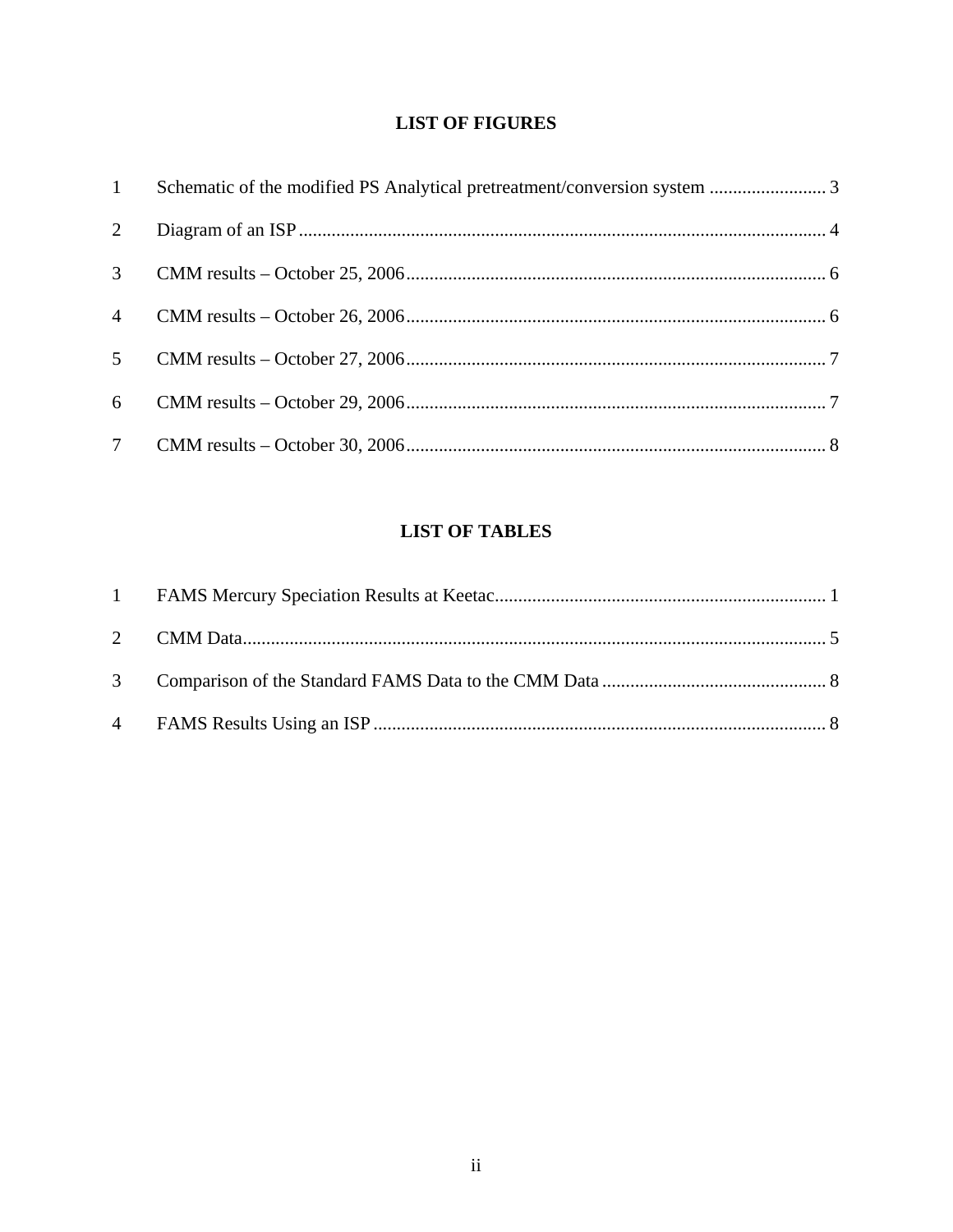## **METHODS TESTING FOR MEASUREMENT OF MERCURY SPECIATION FOR HIGH-REACTIVE DUSTS**

#### **1.0 INTRODUCTION**

Previous work at both coal-fired power plants and taconite facilities have shown that reactive dust collected on a filter prior to a mercury measurement method can result in either adsorption of mercury or conversion of mercury across the filter. The dust that is being generated as a result of the taconite processes and being removed by the scrubber consists of a material that has a very high iron concentration. Therefore, this material has the potential to catalyze a wide range of chemical reactions including those of mercury.

Based on tests conducted at Keewatin Taconite (Keetac) by the Coleraine Minerals Research Laboratory in August of 2006 using the Flue-gas Adsorbent Mercury Speciation (FAMS) Method (shown in Table 1), it is clear that conversion of mercury is occurring since the elemental mercury  $(Hg^0)$  concentration measured at the scrubber outlet is greater than that measured at the inlet. This can be a result of two mechanisms. The first is that the filter used in front of the FAMS tube is collecting dust and the high level contact between the flue gas and the dust on the filter is resulting in oxidation of the mercury across the filter. As a result, there is a measured high bias for oxidized mercury ( $Hg^{2+}$ ) or low bias for  $Hg^0$ . In this mechanism, the actual  $Hg^{2+}$  in the flue gas is, as expected, captured by the scrubber leaving primarily  $Hg^0$ .

The second mechanism that could explain the results shown in Table 1 is that there was substantial mercury reemission across the scrubber. In this mechanism, the scrubber inlet mercury speciation results are correct; however, a portion of the  $Hg^{2+}$  collected by the scrubber is reemitted as Hg<sup>0</sup>. This has been shown to be a result of  $SO_2/SO_3$  reactions. This is unlikely as the scrubbers used in the taconite industry are not typical  $SO_2$  scrubbers but are modified venturi particulate scrubbers. In addition, the  $SO<sub>2</sub>$  and, therefore, the  $SO<sub>3</sub>$  concentrations entering the scrubber are very low (<75 ppm).

The Minnesota Department of Natural Resources (MDNR) contracted with the Energy  $\&$ Environmental Research Center (EERC) to test a method that can accurately measure speciated mercury at the inlet to the scrubber.

| Table 1. PARID MCTCuty operation results at ixectae (0/22/00) |                        |                        |                        |                        |  |  |  |  |
|---------------------------------------------------------------|------------------------|------------------------|------------------------|------------------------|--|--|--|--|
|                                                               |                        | Scrubber Inlet*        | Scrubber Outlet*       |                        |  |  |  |  |
|                                                               | Avg,                   | St. Dev.,              | Avg,                   | St. Dev.,              |  |  |  |  |
| <b>Hg</b> Species                                             | $\mu$ g/m <sup>3</sup> | $\mu$ g/m <sup>3</sup> | $\mu$ g/m <sup>3</sup> | $\mu$ g/m <sup>3</sup> |  |  |  |  |
| $Hg$ (part.)                                                  | 0.35                   | 0.10                   | 0.29                   | 0.11                   |  |  |  |  |
| $Hg^{2+}$                                                     | 8.77                   | 1.53                   | 0.61                   | 0.22                   |  |  |  |  |
| $Hg^0$                                                        | 1.12                   | 0.61                   | 4.61                   | 1.18                   |  |  |  |  |
| Hg(total)                                                     | 10.24                  | 1.02                   | 5.51                   | 1.50                   |  |  |  |  |

**Table 1. FAMS Mercury Speciation Results at Keetac (8/22/06)** 

\* Three tests were conducted.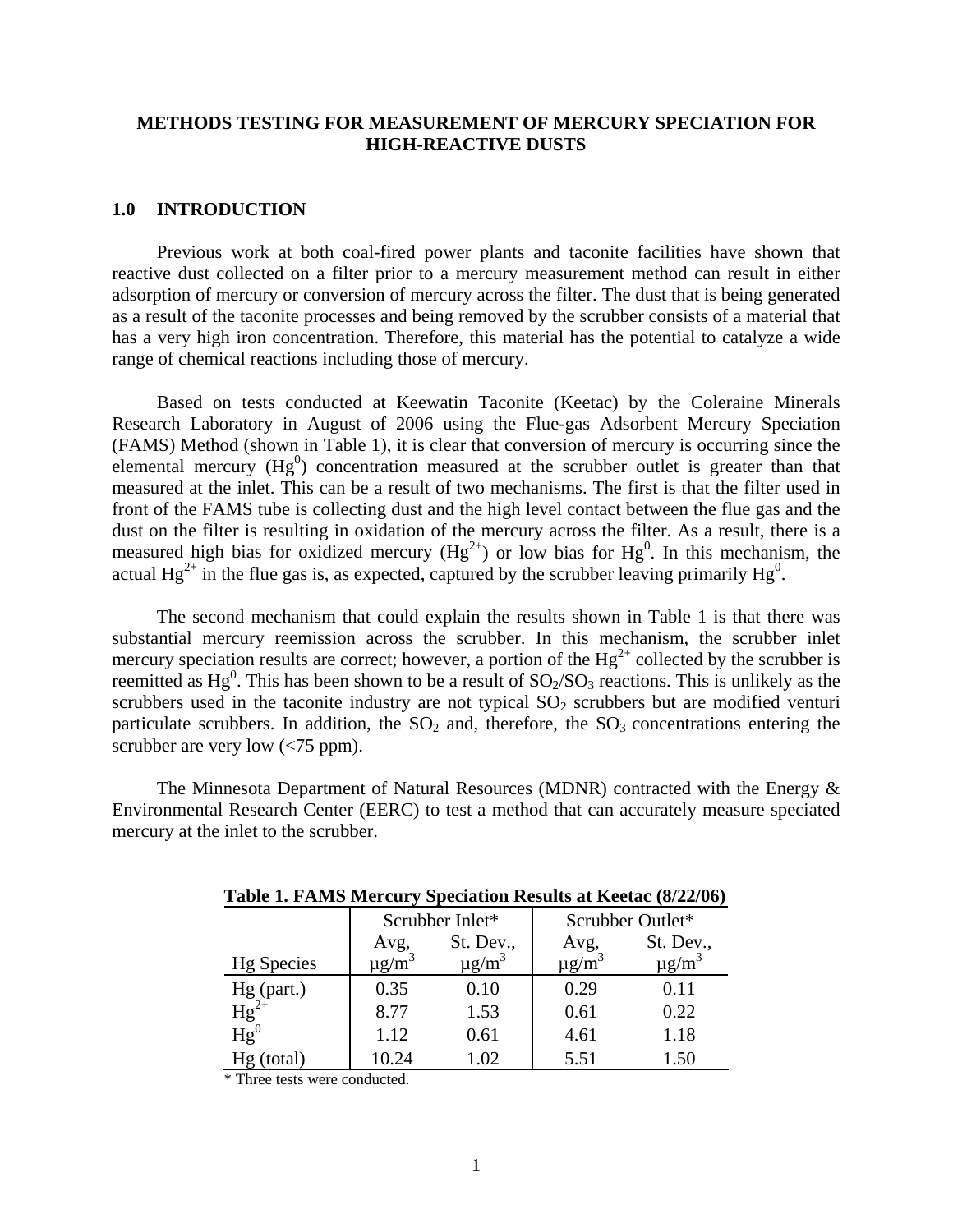## **2.0 PROJECT OBJECTIVES**

 It was the objective of the project to develop a method that will accurately measure speciated mercury at the inlet of the scrubbers at taconite facilities. Other objectives are as follows:

- The method should be relatively simple to use.
- Evaluate which of the two mechanisms discussed in the introduction is occurring.
- Determine if sorbent traps using an inertial separation probe (ISP) can be used to accurately speciate mercury.

# **3.0 APPROACH**

### **3.1 Plant Description**

 The tests were conducted at the Keetac facility owned and operated by United States Steel Corporation. Keetac has 1 grate kiln furnace that has a production rate of 700 long tons per hour. A new scrubber system and coal handling system were installed this year so that the furnace could burn coal. Powder River Basin (PRB) coal is used as the induration fuel. The new scrubber is a recirculating scrubber with lime treatment so the  $SO<sub>2</sub>$  removal efficiency is about 70%, which is a higher removal efficiency than most other taconite wet scrubbers. It should be noted that there is a multiclone located prior to the scrubber. Also, based on experience, the dust generated from the burning PRB coal is not very reactive toward mercury.

 The plant produces standard (acid) pellets but at times adds approximately 1% limestone to increase pellet strength for shipping purposes. The annual production rate of Keewatin Taconite is 5.5 million long tons of pellets.

## **3.2 Continuous Mercury Monitor (CMM) Description**

 All CMMs essentially consist of three sections. These are the probe, pretreatment/ conversion system, and the analyzer. The primary equipment that was used for the test includes the following:

- Two modified PS Analytical conversion systems
- Three PS Analytical Sir Galahad mercury analyzers
- One ISP
- FAMS sampling equipment

#### *3.2.1 PS Analytical Conversion Systems*

 The function of the pretreatment/conversion system is to remove any potential interference gases and to convert all the mercury present in the flue gas to  $Hg^0$  so that the monitor can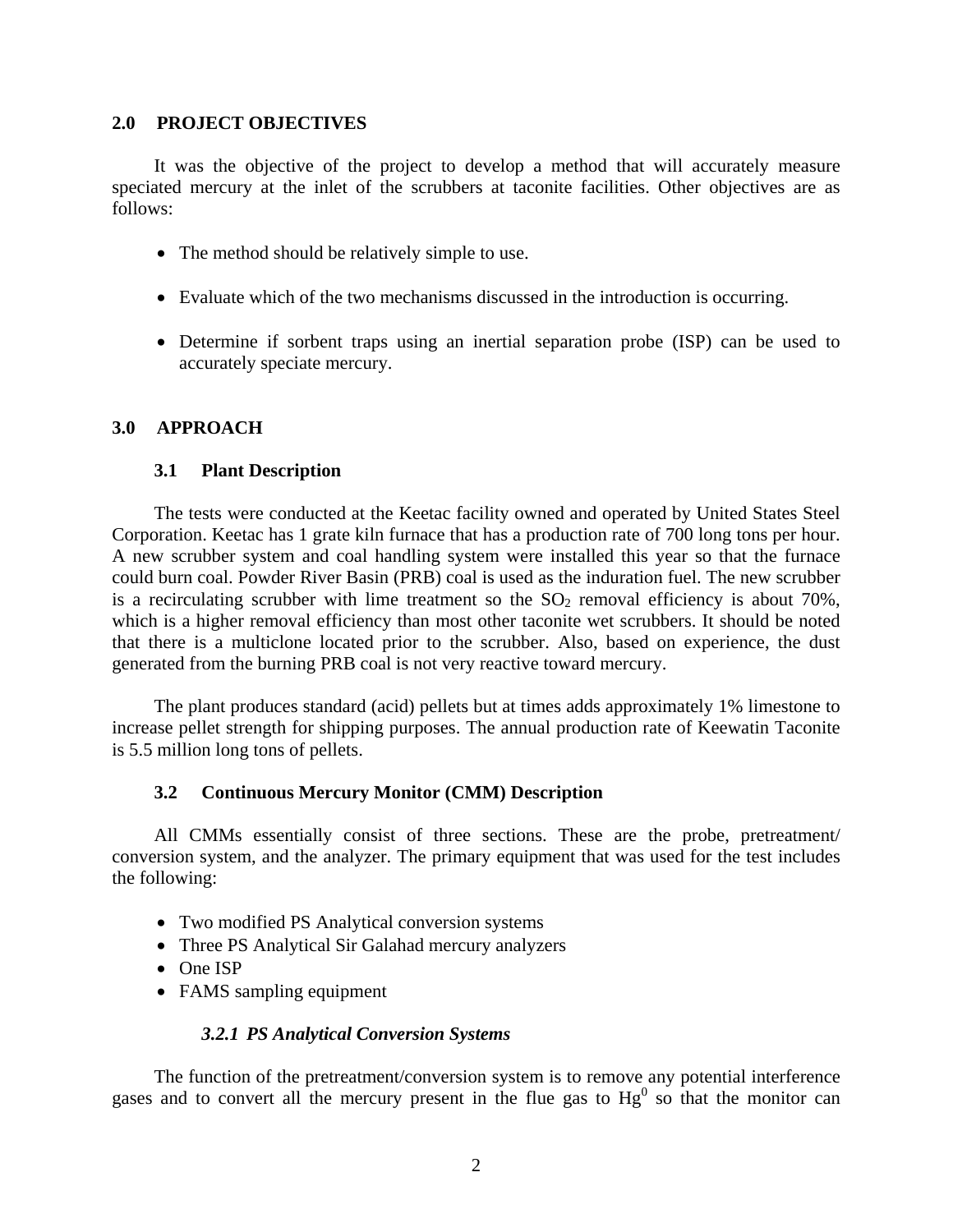analyze the mercury. A modified wet chemistry PS Analytical pretreatment conversion system was used for this test to ensure accurate speciated mercury measurements were being made. The system is shown in Figure 1. In this system  $SnCl<sub>2</sub>$  in a sodium hydroxide solution is used to convert all the mercury to  $Hg^0$  to provide a total mercury concentration. The second half of the system uses a KCl solution to strip out the  $Hg^{2+}$  giving the concentration of  $Hg^{0}$  (the difference between the two values is the concentration of  $Hg^{2+}$ ).

#### *3.2.2 PS Analytical Sir Galahad Mercury Analyzers*

 The PS Analytical (PSA) is based on the principle of atomic fluorescence which provides an inherently more sensitive signal than atomic absorption. The system uses a gold-impregnated silica support for preconcentrating the mercury and separating it from potential interferences that degrade sensitivity.

 The Sir Galahad requires a 4-step process to obtain a flue gas mercury measurement. In the first step, 2 L of flue gas is pumped through a gold trap which is maintained at a constant temperature. Before the mercury is desorbed from the gold trap, a flushing step is initiated to remove any flue gas that may be present, because it has a damping effect on the mercury fluorescence. When this is completed, the analysis step begins. The heating coil is activated, and the gold trap is heated to approximately 500°C. This desorbs the mercury from the trap, and the mercury is carried into the fluorescence detector. The gold trap is cooled rapidly by pumping argon over it, in preparation for the next sample. The total time for the entire process is about 5 minutes.



Figure 1. Schematic of the modified PS Analytical pretreatment/conversion system.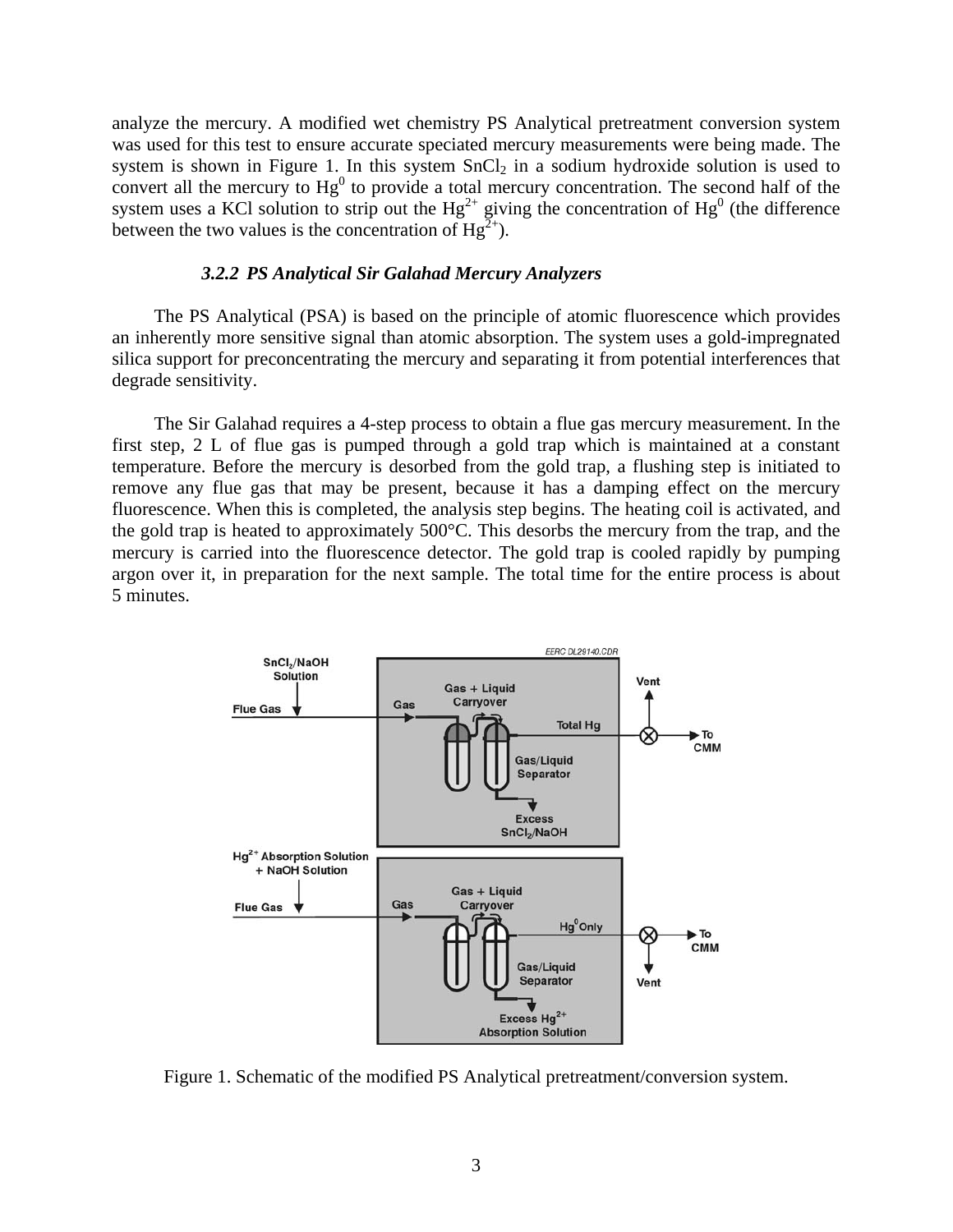The system is calibrated using vapor-phase  $Hg^0$  injections as the primary standard. The  $Hg<sup>0</sup>$  is contained in a closed vial which is held in a thermostatic bath. The temperature of the mercury is monitored, and the amount of mercury is measured using vapor pressure calculations. Typically, the calibration of the unit has proven stable over a 24-hour period.

#### *3.2.3 Inertial Separation Probe*

 The function of the ISP is to remove particulate matter from the gas stream with minimum interaction between the dust and the mercury. This is done by using a sintered metal filter and a very high velocity gas flow that continuously scours the filter. A small portion of the gas that is to be analyzed by the instrument is drawn through the filter with the remainder of the gas being put back into the duct. A diagram of an ISP is shown in Figure 2.

#### **3.3 Sampling Approach**

 The EERC tested four mercury measurement methods at the inlet to scrubber. The first method was to use two CMMs with a PS Analytical conversion system. To ensure that accurate speciation measurements were being made, several modifications to the system were made for this test. First, the two sides of the conversion system were separated and two analyzers used. This resulted in continuous measurement of total mercury and  $Hg<sup>0</sup>$  rather than switching back and forth. Second, the solutions were injected at the probe tip, and no filter was used. Although this method would not be practical as a permanent measurement technique, it does ensure there is little if any biases as a result of the highly reactive dust.



Figure 2. Diagram of an ISP.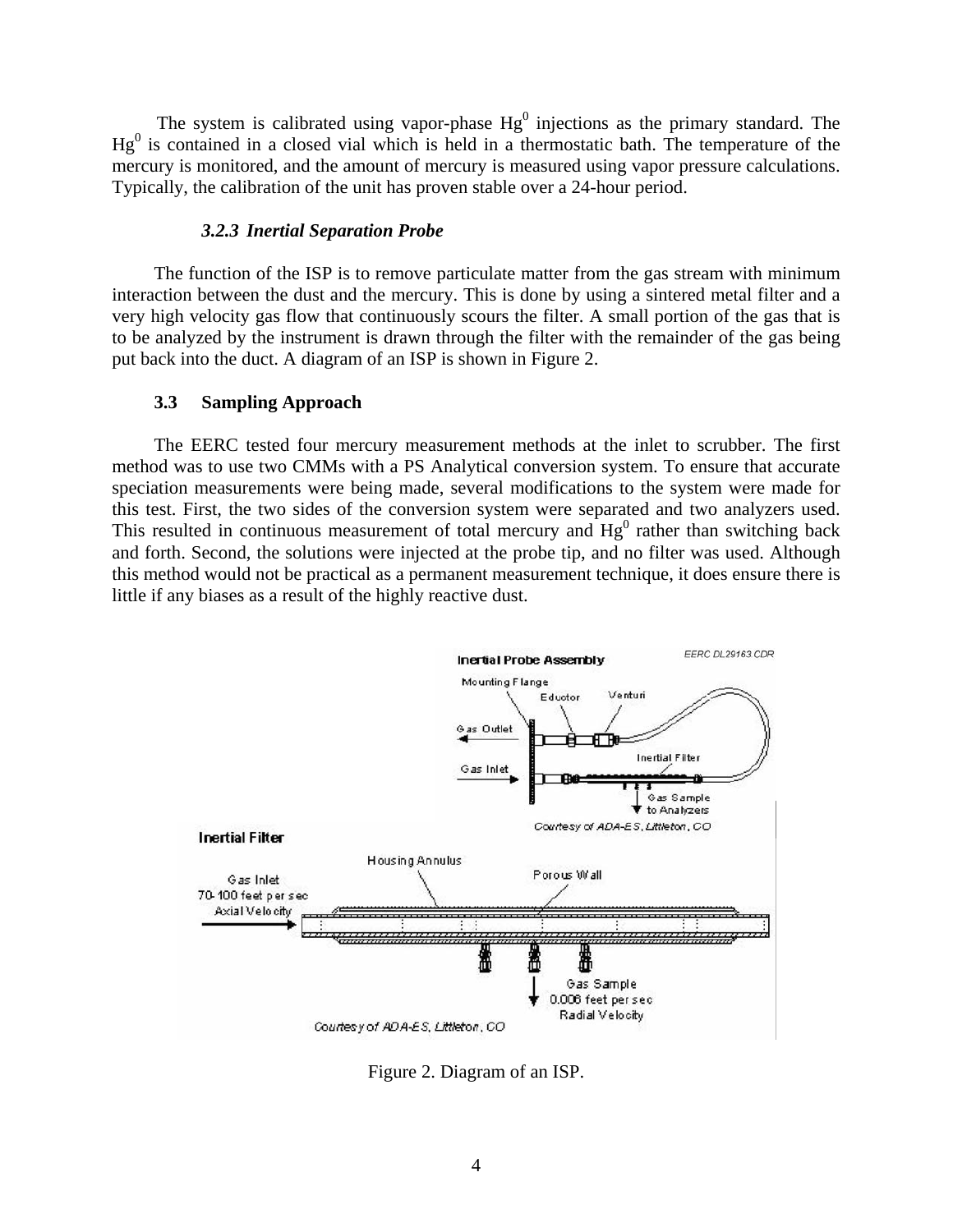The second method was to use an ISP with a CMM. This is the method typically used for coal-fired systems. Although the contact between the dust and the mercury across the filter is minimized, the method is not perfect, and there was concern that the highly reactive nature of the dust of the taconite facility would still impact the mercury speciation. By comparing this result to those obtained using the modified pretreatment/conversion system, the effectiveness of the ISP could be determined.

The third method was to again use the ISP, but rather than using the CMM, tests were conducted using the FAMS sorbent traps. These traps are being evaluated by MDNR for measuring mercury speciation at the various taconite facilities. Although in general the total mercury results have been reasonable, there have been questions as to the data validity. This has been especially true for mercury speciation data. The last method was to do the standard FAMS sampling.

### **4.0 RESULTS AND DISCUSSION**

Table 2 and Figures 3–7 show the results comparing data collected from the two CMMS using the modified PSA conversion systems without a filter and the data collected using a CMM with an ISP. The results show that there is good agreement between the two methods for total mercury, but there was conversion of  $Hg^{0}$  to  $Hg^{2+}$  across the sintered metal filter of the ISP. There also appeared to be more variability in the data when the ISP was used.

As stated previously, tests were conducted using the FAMS method in the standard mode and using an ISP. The results are shown in Table 3. The FAMS results were somewhat lower for total mercury compared to the CMMs. However, the percentage of  $Hg<sup>0</sup>$  was about the same comparing the standard FAMS results to those obtained using a CMM with an ISP. In both cases, there appeared to be a high bias for  $Hg^{2+}$  compared to the data collected for the CMM that was operated without any filter. The FAMS method did not work at all when used with an ISP. This may have been a result of the flow rates not matching properly or possible contamination in the ISP. The results are shown in Table 4.

|            | CMMs without filter           |                                 |                                  |                                 | CMM with ISP     |                               |                                 |                                  |                                 |                |
|------------|-------------------------------|---------------------------------|----------------------------------|---------------------------------|------------------|-------------------------------|---------------------------------|----------------------------------|---------------------------------|----------------|
|            | Total                         | St.                             |                                  | St.                             |                  | Total                         | St.                             |                                  | St.                             |                |
| Date       | Hg,<br>$\mu$ g/m <sup>3</sup> | Dev.,<br>$\mu$ g/m <sup>3</sup> | $Hg^0$<br>$\mu$ g/m <sup>2</sup> | Dev.,<br>$\mu$ g/m <sup>3</sup> | $Hg^0$ ,<br>$\%$ | Hg,<br>$\mu$ g/m <sup>3</sup> | Dev.,<br>$\mu$ g/m <sup>3</sup> | $Hg^0$<br>$\mu$ g/m <sup>3</sup> | Dev.,<br>$\mu$ g/m <sup>3</sup> | $Hg^0$<br>$\%$ |
| 10/25/2006 | 9.65                          | 0.85                            | 6.91                             | 0.38                            | 71.6             | 9.83                          | 0.15                            |                                  |                                 |                |
| 10/26/2006 | 8.54                          | 1.18                            | 5.97                             | 0.6                             | 69.9             | 7.04                          | 0.88                            | 6.05                             | 2.69                            | 85.9           |
| 10/27/2006 | 7.29                          | 0.53                            | 6.22                             | 0.16                            | 85.3             | 9.55                          | 1.61                            | 5.53                             | 1.45                            | 57.9           |
| 10/29/2006 | 6.36                          | 0.44                            | 5.61                             | 0.21                            | 88.2             | 6.48                          | 0.85                            | 4.31                             | 0.28                            | 66.5           |
| 10/30/2006 | 6.26                          | 0.83                            | 5.45                             | 0.43                            | 82.1             | 6.84                          | 1.38                            | 4.35                             | 0.40                            | 67.1           |

 **Table 2. CMM Data**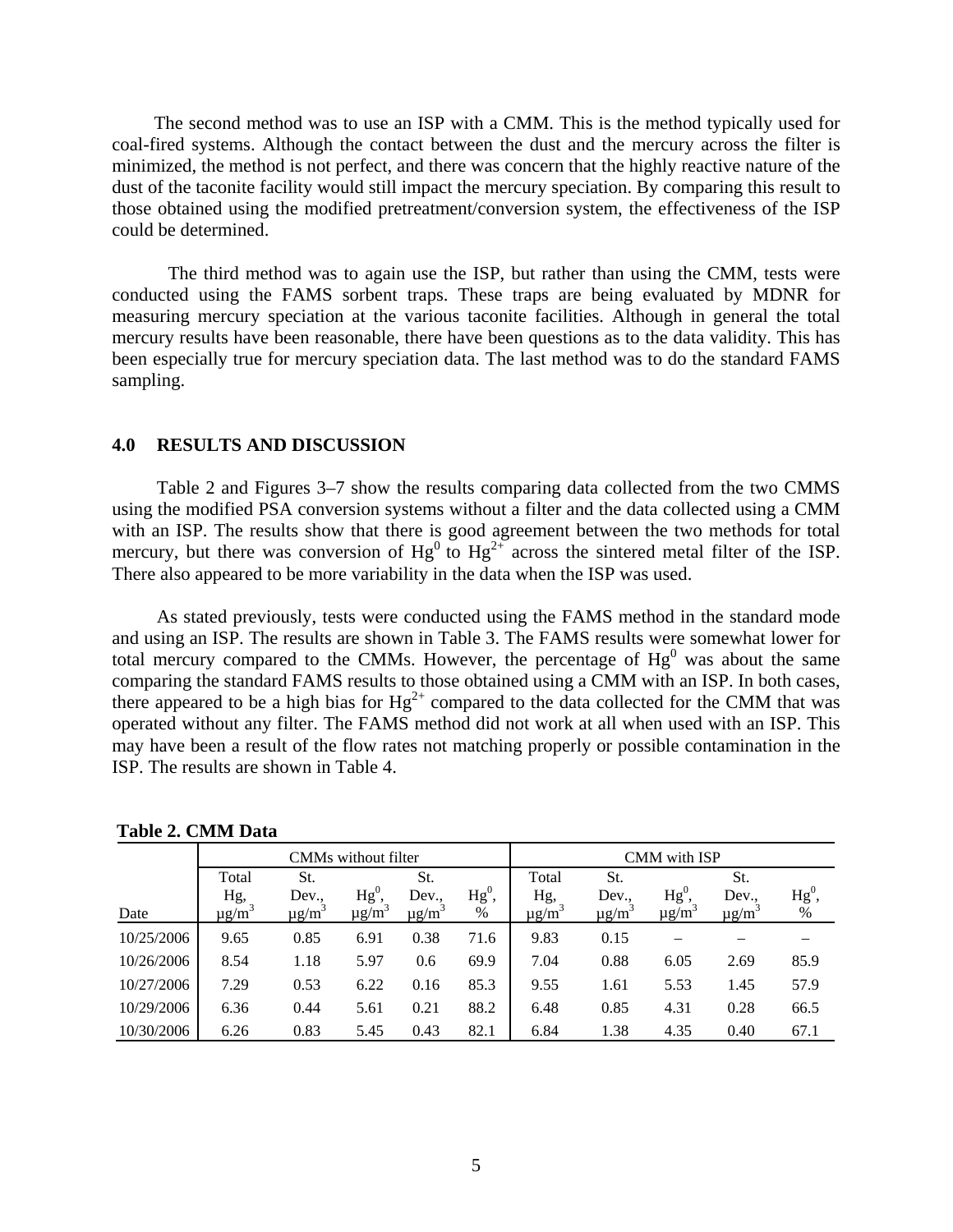

Figure 3. CMM results – October 25, 2006.



Figure 4. CMM results – October 26, 2006.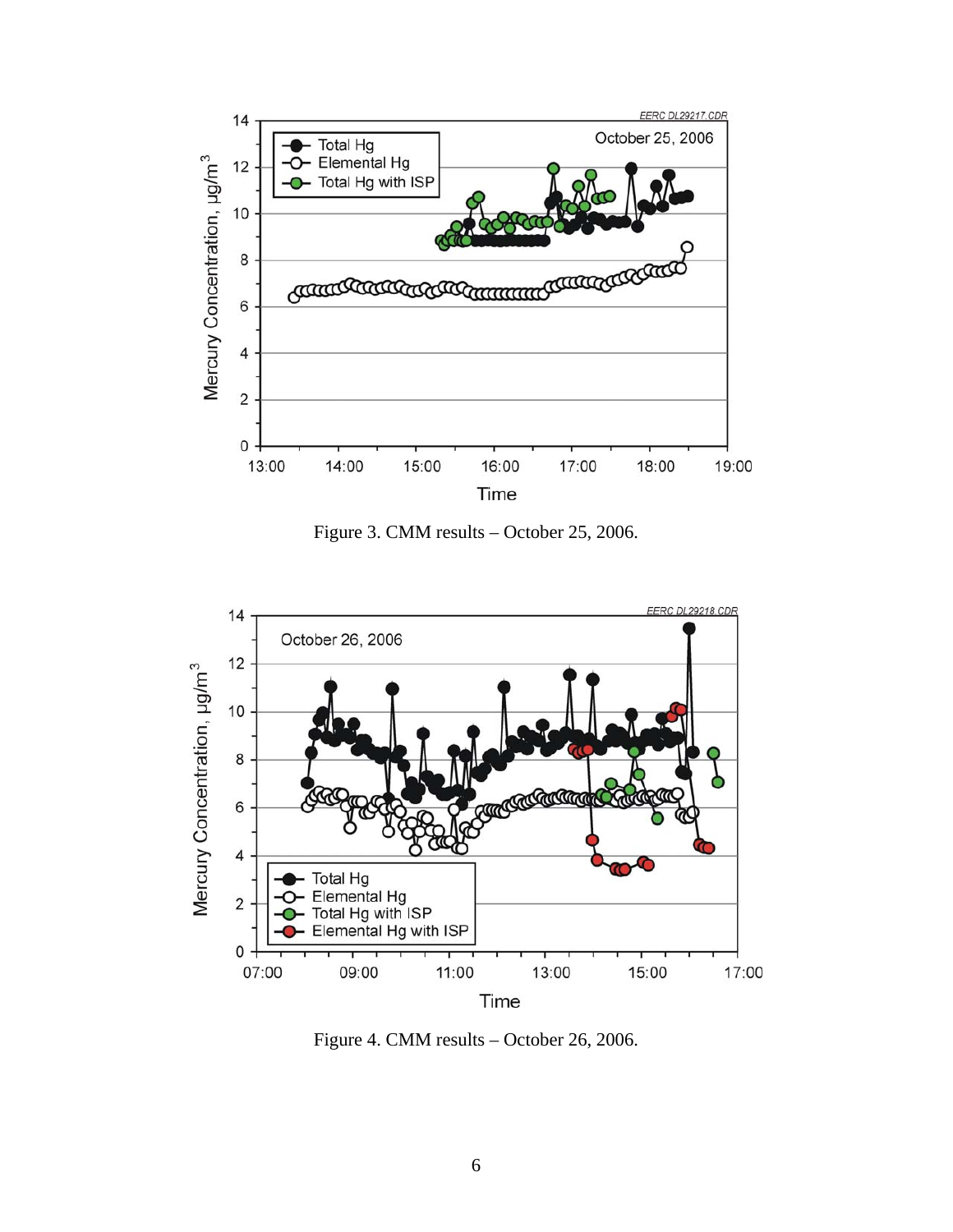

Figure 5. CMM results – October 27, 2006.



Figure 6. CMM results – October 29, 2006.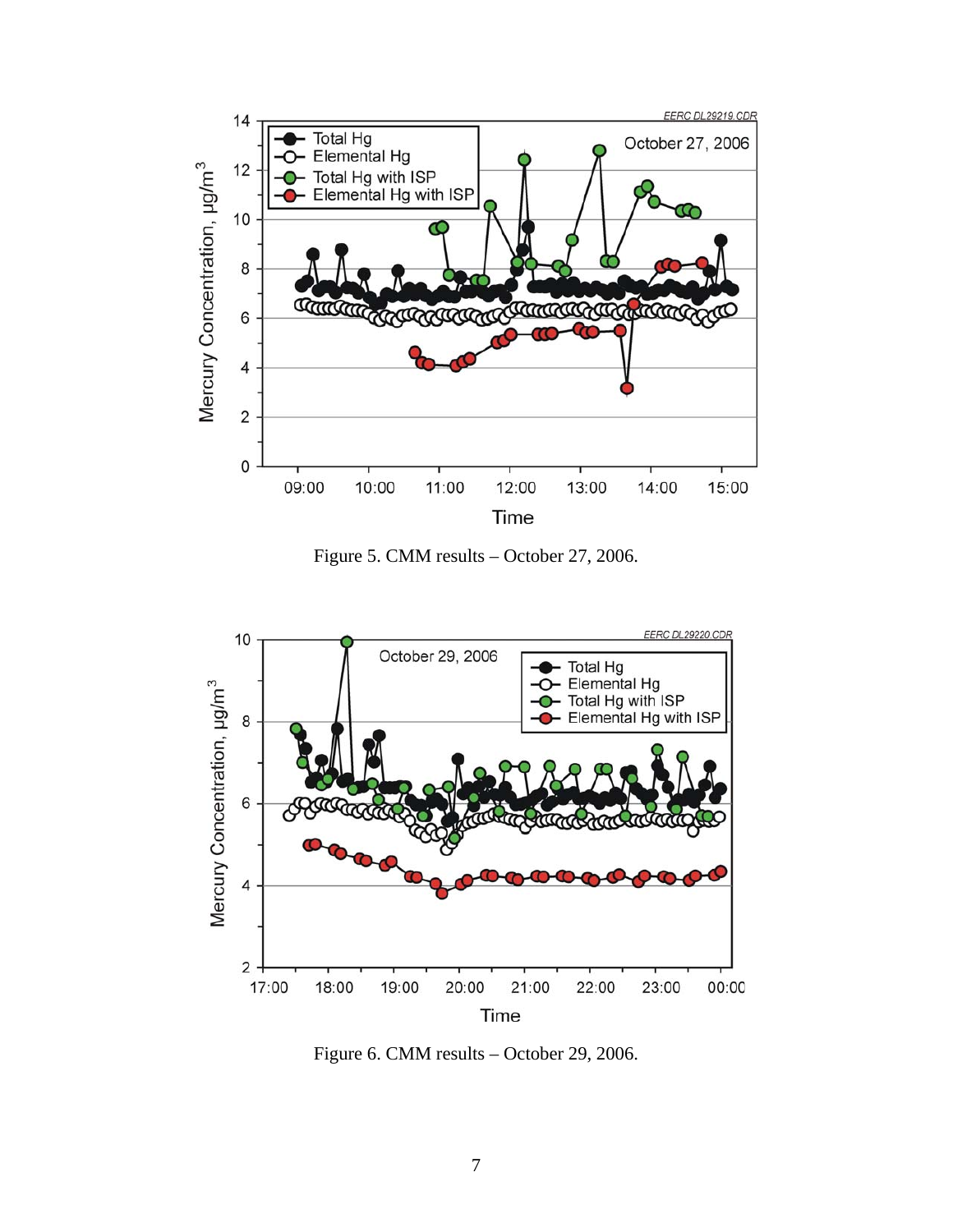

Figure 7. CMM results – October 30, 2006.

| тимге ет сонноштюмп ог                                                                                                                     |                         |                        |          |                        |                        |                   |                        |                        |          |
|--------------------------------------------------------------------------------------------------------------------------------------------|-------------------------|------------------------|----------|------------------------|------------------------|-------------------|------------------------|------------------------|----------|
|                                                                                                                                            | <b>FAMS Without ISP</b> |                        |          | CMMs With ISP          |                        |                   | CMMs Without ISP*      |                        |          |
|                                                                                                                                            | Total                   |                        |          | Total                  |                        |                   | Total                  |                        |          |
|                                                                                                                                            | Hg,                     | $Hg^0$                 | $Hg^0$ , | Hg,                    | Hg <sup>0</sup>        | ${ {\rm Hg}^0 },$ | Hg,                    | $Hg^0$                 | $Hg^0$ , |
| <b>Time Start</b>                                                                                                                          | $\mu$ g/m <sup>3</sup>  | $\mu$ g/m <sup>3</sup> | %        | $\mu$ g/m <sup>3</sup> | $\mu$ g/m <sup>3</sup> | $\%$              | $\mu$ g/m <sup>3</sup> | $\mu$ g/m <sup>3</sup> | %        |
| 9:48                                                                                                                                       | 6.42                    | 3.59                   | 55.9     | 8.98                   | 4.75                   | 53.4              | 8.11                   | 6.29                   | 77.6     |
| 10:13                                                                                                                                      | 7.04                    | 4.11                   | 58.4     | 8.52                   | 5.10                   | 60.7              |                        |                        |          |
| 10:40                                                                                                                                      | 5.66                    | 3.43                   | 60.7     | 8.56                   | 4.99                   | 54.7              | 7.21                   | 6.11                   | 84.8     |
| Average                                                                                                                                    | 6.37                    | 3.71                   | 58.3     | 8.69                   | 4.94                   | 56.2              | 7.66                   | 6.20                   | 81.2     |
| St. Dev.                                                                                                                                   | 0.69                    | 0.36                   |          | 0.92                   | 0.33                   |                   |                        |                        |          |
| $\overline{\phantom{a}^*}$ Instrument wes not energing in this mode when $\overline{EAM}$ semples were taken. Besults shown are those just |                         |                        |          |                        |                        |                   |                        |                        |          |

 **Table 3. Comparison of the Standard FAMS Data to the CMM Data** 

 Instrument was not operating in this mode when FAMS samples were taken. Results shown are those just prior to the first FAMS sample and just after the last one.

| Table 4. FAMS Results Using an ISP |  |  |  |  |
|------------------------------------|--|--|--|--|
|------------------------------------|--|--|--|--|

| <b>Time Start</b> | Total Hg, $\mu$ g/m <sup>3</sup> | $\mu$ g/m <sup>3</sup> |      |  |  |  |  |  |
|-------------------|----------------------------------|------------------------|------|--|--|--|--|--|
| 09:48             | 3.96                             | 2.81                   | 71.0 |  |  |  |  |  |
| 10:13             | 21.37                            | 5.53                   | 25.9 |  |  |  |  |  |
| 10:40             | 21.30                            | 8.17                   | 38.4 |  |  |  |  |  |
| Average           | 15.54                            | 5.50                   | 45.1 |  |  |  |  |  |
| St. Dev.          | 10.03                            | 2.68                   |      |  |  |  |  |  |